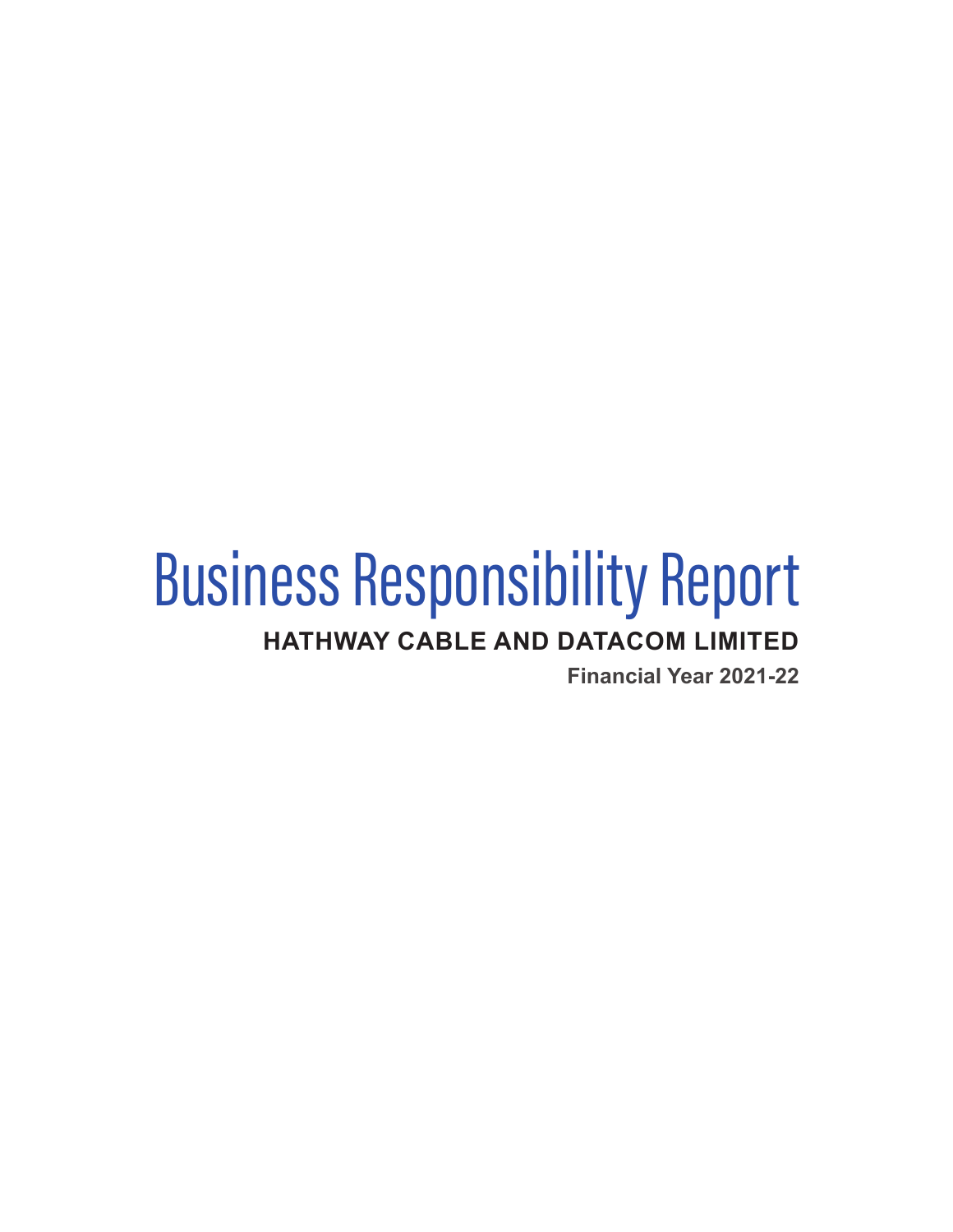# **TABLE OF CONTENTS**

| <b>INTRODUCTION</b>                                                                                                                                                                  | 3              |
|--------------------------------------------------------------------------------------------------------------------------------------------------------------------------------------|----------------|
| SECTION A: GENERAL INFORMATION ABOUT THE COMPANY                                                                                                                                     | $\overline{4}$ |
| SECTION B: FINANCIAL DETAILS OF THE COMPANY                                                                                                                                          | 4              |
| <b>SECTION C: OTHER DETAILS</b>                                                                                                                                                      | 5              |
| SECTION D: BUSINESS RESPONSIBILITY (BR) INFORMATION                                                                                                                                  | 5              |
| SECTION E: PRINCIPLE-WISE PERFORMANCE                                                                                                                                                | $\overline{7}$ |
| Principle 1: Businesses should conduct and govern themselves with Ethics, Transparency and Accountability                                                                            | $\overline{7}$ |
| Principle 2: Businesses should provide goods and services that are safe and contribute to sustainability throughout<br>their life cycle                                              | 7              |
| Principle 3: Businesses should promote the well-being of all employees                                                                                                               | 8              |
| Principle 4: Businesses should respect the interests of, and be responsive to the needs of all stakeholders, especially<br>those who are disadvantaged, vulnerable and marginalized. | 9              |
| Principle 5: Businesses should respect and promote human rights                                                                                                                      | 10             |
| Principle 6: Businesses should respect, protect and make efforts to restore the environment                                                                                          | 10             |
| Principle 7: Businesses, when engaged in influencing public and regulatory policy, should do so in a<br>responsible manner                                                           | 11             |
| Principle 8: Businesses should support inclusive growth and equitable development                                                                                                    | 11             |
| Principle 9: Businesses should engage with and provide value to their customers and consumers in a<br>responsible manner                                                             | 12             |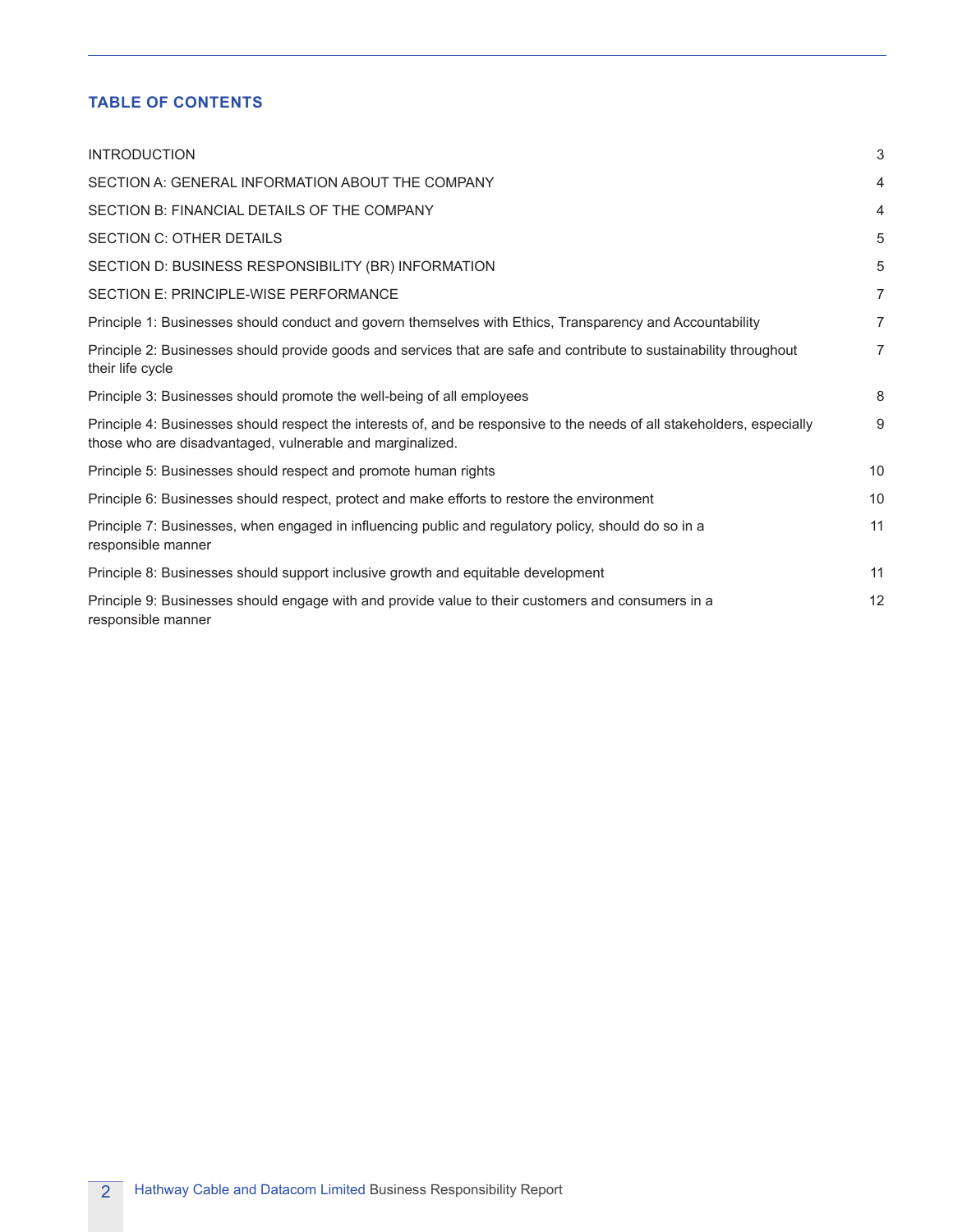## **INTRODUCTION**

Hathway Cable and Datacom Limited (HCDL) is one of India's leading fixed line Internet Service Provider (ISP) with presence in 15 cities with approximately 5.7 Mn two-way broadband home passes.

The last couple of years have been very challenging due to Covid-19 pandemic, which resulted into lot of people moving from urban cities to their home towns. This pandemic led to the culture of Work From Home (WFH) as offices were closed. Due to the increasing trend of Covid led WFH, the broadband industry saw a huge increase in demand in many tier-2 and tier-3 cities as many professionals shifted base to their home towns. Online education also became a key growth driver for broadband in smaller cities.

Armed with our in-depth industry knowledge and consumer understanding, has enabled the Company to successfully navigate these unprecedented times, thereby catalysing a new surge in demand, resulting in 20% growth in revenue earning in FTTH segment of the Company's business.

The Company has always focused on developing its' capabilities in crisis management, enterprise agility, cost management, workforce resilience and innovation, which it believes to be the pillars of its' growth-centric business model.

Our bouquet of products is designed to deliver value to customers and other stakeholders across the Broadband business, which continued to post exciting growth and expansion to notch many more milestones of success during Financial Year 2021-22.

It is our aim to provide the best service and experience to our customers through broadband offerings. In doing so, we also aim to be an organization that is conscious of our environmental and social impact.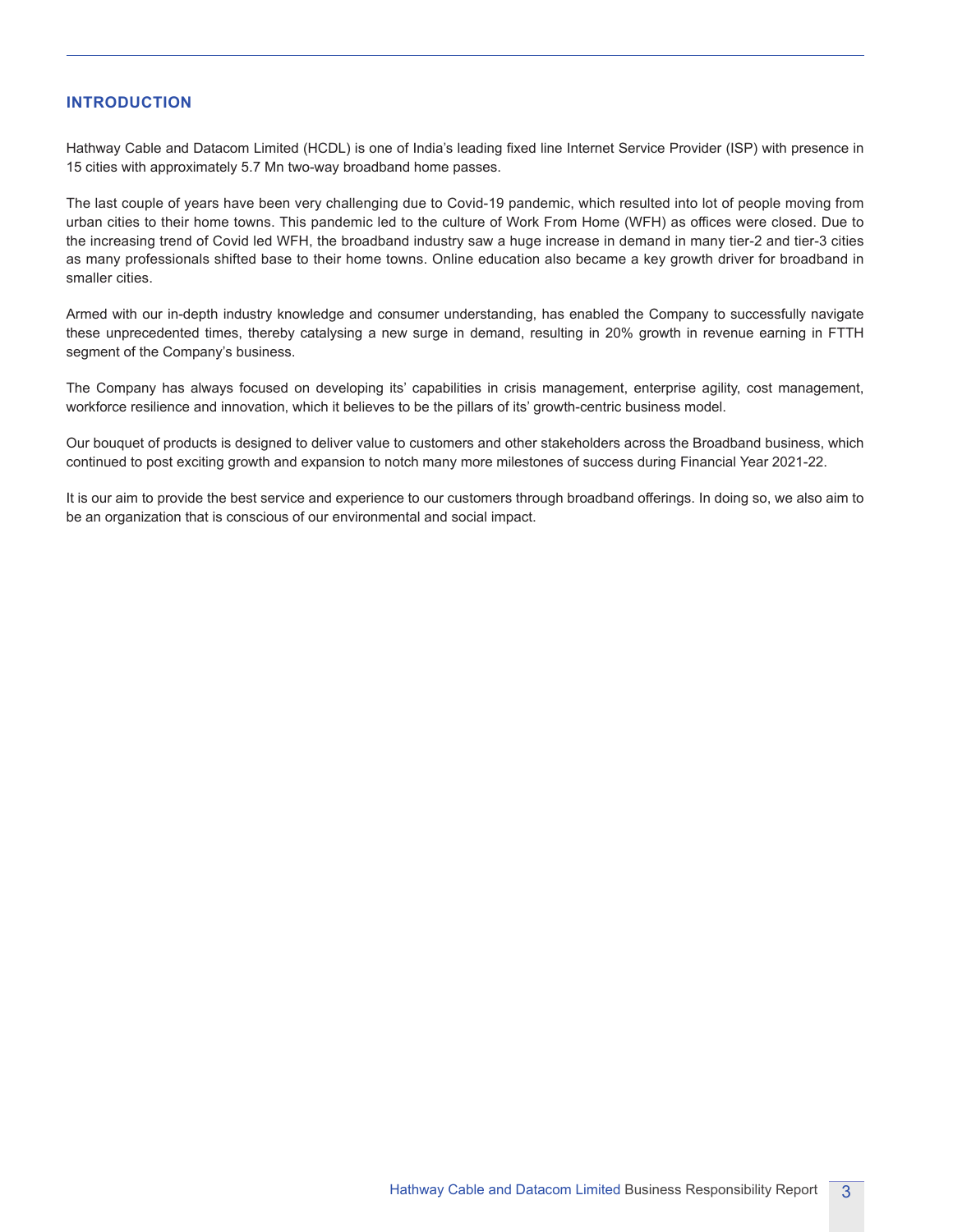# **SECTION A: GENERAL INFORMATION ABOUT THE COMPANY**

- **1. Corporate Identity Number (CIN) of the Company:** L64204MH1959PLC011421
- **2. Name of the Company:** Hathway Cable and Datacom Limited
- **3. Registered address:** 805/806, Windsor, 8<sup>th</sup> Floor, Off CST Road, Kalina, Santacruz (East), Mumbai - 400 098
- **4. Website:** [www.hathway.com](https://www.hathway.com)
- **5. E-mail id:** [info@hathway.net](mailto:info@hathway.net) investorgrievance@hathway.net
- **6. Financial Year reported:** 2021-22
- **7. Sector(s) that the Company is engaged in (industrial activity code-wise):** Division 61 of NIC Code 2008 Broadband Service-61104
- **8. List three key products/services that the Company manufactures/provides (as in balance sheet):** The Company provides Cable Broadband Services on Pan India basis.
- **9. Total number of locations where business activity is undertaken by the Company:** Operations of the Company are carried out over 15 cities located all across the Country including Mumbai, Delhi, Kolkata, Bangalore, Chennai etc.
- **10. Markets served by the Company Local/State/National/International:** The Company has a strong presence all across India. It is not present in any International market.

# **SECTION B: FINANCIAL DETAILS OF THE COMPANY**

|    | Paid-up Capital (INR)                                                                                              | 354.02 crores |
|----|--------------------------------------------------------------------------------------------------------------------|---------------|
|    | Total Turnover (INR)                                                                                               | 621.94 crores |
|    | Total profit after taxes (INR)                                                                                     | 47.16 crores  |
| -4 | Total Spending on Corporate Social Responsibility (CSR) 1.66 crores<br>as percentage of profit after tax (%) (INR) |               |
| 5  | List of activities in which expenditure in 4 above has Covid-19-Mission Covid Suraksha<br>been incurred            |               |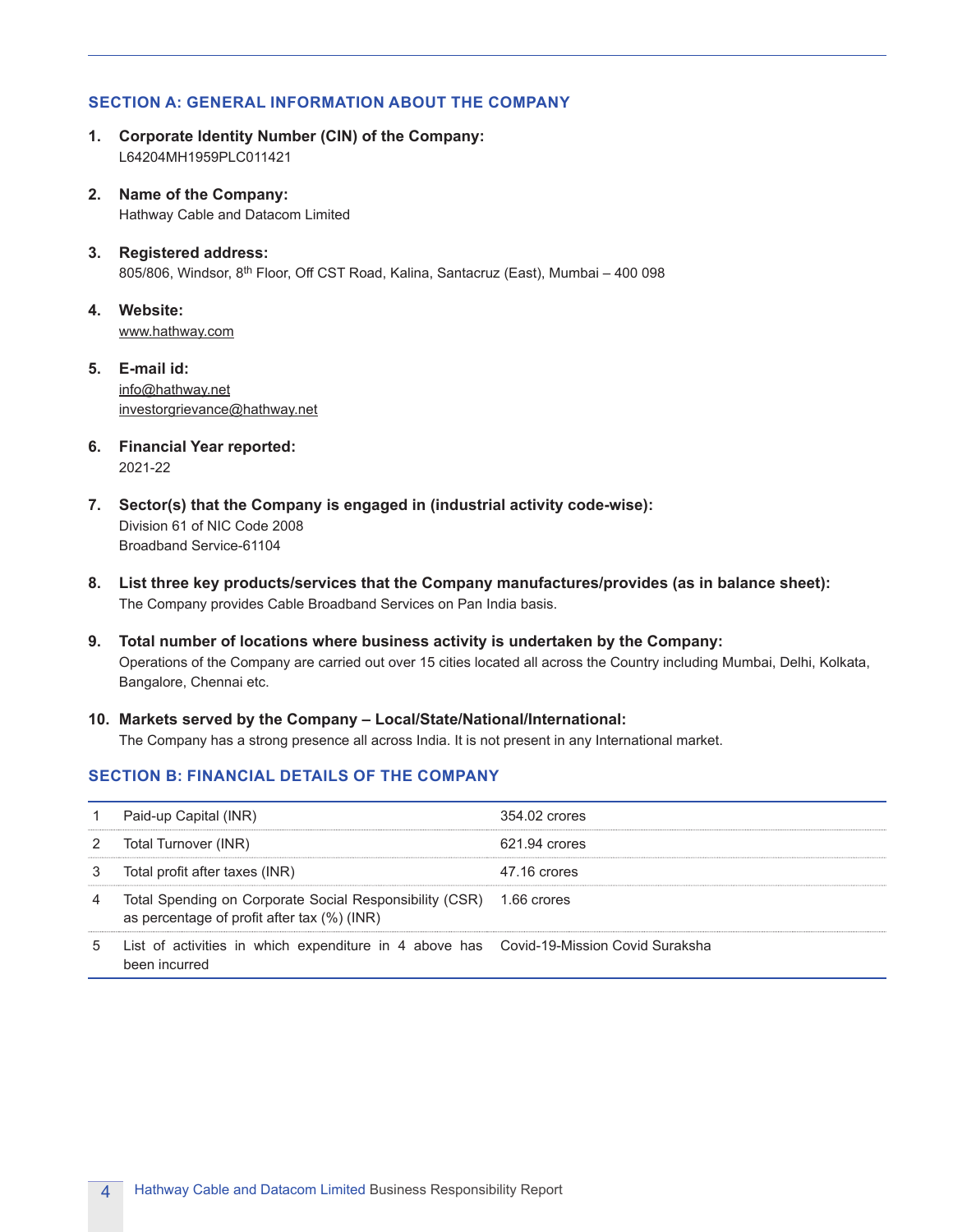# **SECTION C: OTHER DETAILS**

- **1. Does the Company have any Subsidiary Company/Companies?** As on March 31, 2022, the Company has 19 subsidiary companies, as defined under section 2(87) of the Companies Act, 2013.
- **2. Do the Subsidiary Company/Companies participate in the Business Responsibility (BR) Initiatives of the parent company? If yes, then indicate the number of such subsidiary company(ies):** The Company encourages participation of its subsidiary companies in its group wide Business Responsibility (BR) initiatives.

As a responsible corporate citizen, the Company promotes sustainable and inclusive development.

**3. Do any other entity/entities (e.g. suppliers, distributors etc.) that the Company does business with, participate in the BR initiatives of the Company? If yes, then indicate the percentage of such entity/ entities? [Less than 30%, 30-60%, More than 60%]:**

 The Company complies with the provisions of BR independently which does not include BR initiatives of any third-party entity/ entities like supplier, distributors, agencies, etc. As the Company matures in this sphere, it will also encourage its supply chain partners to partake in such activities. The Company has formulated a Code of Conduct for Business Associates which lays the guidelines for external partners of the Company to conduct business in a responsible manner while also being cognizant of its environmental impacts.

# **SECTION D: BUSINESS RESPONSIBILITY (BR) INFORMATION**

#### **1. Details of Director/Directors responsible for BR:**

**a) Details of the Director/Directors responsible for implementation of the BR policy/policies:**

BR Committee of the Company, which is responsible for implementing, executing, overseeing and reviewing its BR performance comprises of following members:-

| <b>Name</b>      | DIN Number | <b>Designation</b>       |          |  |  |
|------------------|------------|--------------------------|----------|--|--|
| Mr. Rajan Gupta  | 07603128   | <b>Managing Director</b> | Chairman |  |  |
| Mr. Viren Raheia | 00037592   | Non-Executive Director   | Member   |  |  |

#### **b) Details of the BR Head:**

As mentioned in the table above, the BR Committee is chaired by Mr. Rajan Gupta and his details are given below:

| <b>Sr. No. Particulars</b> | <b>Details</b>                                |
|----------------------------|-----------------------------------------------|
| DIN Number (if applicable) | 07603128                                      |
| Name                       | Mr. Rajan Gupta                               |
| Designation                | <b>Managing Director</b>                      |
| Telephone number           | (022) 40542500                                |
| F-mail id                  | @hathway.net<br>investorgrievance@hathway.net |

#### **2. Principle-wise (as per NVGs) BR Policy/policies (Reply in Y/N):**

- P1 Businesses should conduct and govern themselves with Ethics, Transparency and Accountability;
- P2 Businesses should provide goods and services that are safe and contribute to sustainability throughout their life cycle;
- P3 Businesses should promote the wellbeing of all employees;
- P4 Businesses should respect the interests of, and be responsive to the needs of all stakeholders, especially those who are disadvantaged, vulnerable and marginalized;
- P5 Businesses should respect and promote human rights;
- P6 Businesses should respect, protect and make efforts to restore the environment;
- P7 Businesses, when engaged in influencing public and regulatory policy, should do so in a responsible manner;
- P8 Businesses should support inclusive growth and equitable development;
- P9 Businesses should engage with and provide value to their customers and consumers in a responsible manner;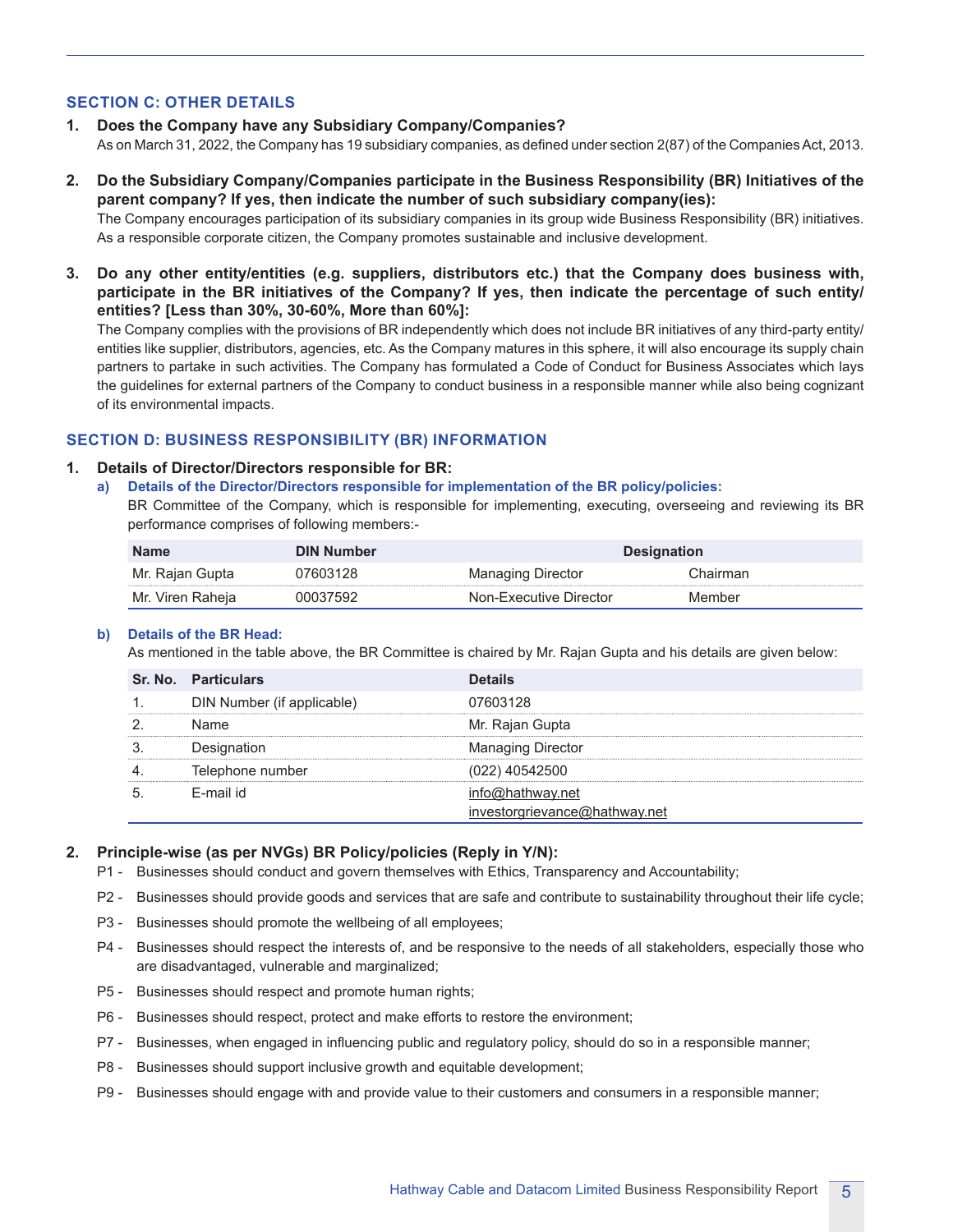#### **a) Details of Compliance (Reply Yes/No):**

| <b>Particulars</b>                                                                                                                                                    | <b>P1</b> | P <sub>2</sub> | P <sub>3</sub>   | <b>P4</b>        | <b>P5</b> | P <sub>6</sub>   | P7    | P <sub>8</sub>   | P <sub>9</sub> |
|-----------------------------------------------------------------------------------------------------------------------------------------------------------------------|-----------|----------------|------------------|------------------|-----------|------------------|-------|------------------|----------------|
| Do you have policy/policies for the principles?                                                                                                                       | Υ         | Υ              | Υ                | Y                | Υ         | Υ                | Y     | Υ                | Y              |
| Has the policy being formulated in consultation with<br>the relevant stakeholders?                                                                                    | Y         | Υ              | Y                | Y                | Υ         | Y                | Y     | Y                | Y              |
| Does the policy conform to any national /international<br>standards? If yes, specify? (50 words)                                                                      | Y*        | Y*             |                  | Y*               | Y*        |                  |       | Y*               | Y*             |
| Has the policy been approved by the Board?<br>Is yes, has it been signed by MD / owner / CEO /<br>appropriate Board Director?                                         | Y         | Y              | Y                | Y                | Y         | Y                | Y     | Y                |                |
| Does the company have a specified committee<br>of the Board/ Director/Official to oversee the<br>implementation of the policy?                                        | Υ         | Y              | Y                | Y                | Y         | Y                | Y     | Y                | Y              |
| Indicate the link for the policy to be viewed online?                                                                                                                 | Y+        | $Y^+$          | Y+               | Y <sup>+</sup>   | $Y^+$     | Y+               | $Y^+$ | $Y^+$            | $Y^+$          |
| Has the policy been formally communicated to all<br>relevant internal and external stakeholders?                                                                      | Υ         | Y              | Υ                | Y                | Υ         | Υ                | Y     | Υ                | Υ              |
| Does the company have in-house structure to<br>implement the policy / policies                                                                                        | Y         | Y              | Y                | Y                | Υ         | Υ                | Y     | Υ                | Y              |
| Does the Company have a grievance redressal<br>mechanism related to the policy / policies to<br>address stakeholders' grievances related to the<br>policy / policies? | Y         | Υ              | Y                | Y                | Υ         | Υ                | Y     | Υ                | Y              |
| Has the company carried out independent audit /<br>evaluation of the working of this policy by an internal<br>or external agency?                                     | Y**       | Y**            | $Y^{\star\star}$ | $Y^{\star\star}$ | Y**       | $Y^{\star\star}$ | Y**   | $Y^{\star\star}$ | Y**            |

 (\*) - The policies have been developed on the lines of the 'National Voluntary Guidelines on Social, Environmental and Economic responsibilities of businesses' established by the Ministry of Corporate Affairs, Government of India in 2011.

(+) - All the policies are available internally. For more details, please contact [info@hathway.net/](mailto:info@hathway.net)investorgrievance@hathway.net

(\*\*) - The policies are currently evaluated internally and would be subjected to external audits as applicable.

#### **b) If answer to Sr. No. 1 against any principle, is 'No', please explain why: (Tick up to 2 options):**

| No. | <b>Particulars</b>                                                                                                                      | P1 | P <sub>2</sub> | P3 | <b>P4</b> | P <sub>5</sub> | P6 | P7 | P8 | P9 |
|-----|-----------------------------------------------------------------------------------------------------------------------------------------|----|----------------|----|-----------|----------------|----|----|----|----|
|     | The company has not understood the Principles                                                                                           |    |                |    |           |                |    |    |    |    |
| 2   | The company is not at a stage where it finds<br>itself in a position to formulate and implement<br>the policies on specified principles |    |                |    |           |                |    |    |    |    |
| 3   | The company does not have financial or<br>manpower resources available for the task                                                     |    |                |    |           | NOT APPLICABLE |    |    |    |    |
| 4   | It is planned to be done within next 6 months                                                                                           |    |                |    |           |                |    |    |    |    |
| 5   | It is planned to be done within the next 1 year                                                                                         |    |                |    |           |                |    |    |    |    |
| 6   | Any other reason (please specify)                                                                                                       |    |                |    |           |                |    |    |    |    |

#### **3. Governance related to BR:**

- **a) Indicate the frequency with which the Board of Directors, Committee of the Board or CEO meet to assess the BR performance of the Company. Within 3 months, 3-6 months, Annually, More than 1 year.** The BR Committee meets annually to assess the BR performance of the Company.
- **b) Does the Company publish a BR or a Sustainability Report? What is the hyperlink for viewing this report? How frequently it is published?**

The Company publishes a BR Report which is displayed annually on the website of the Company i.e. [www.hathway.com](https://www.hathway.com) and the link of the same is provided in the Annual Report.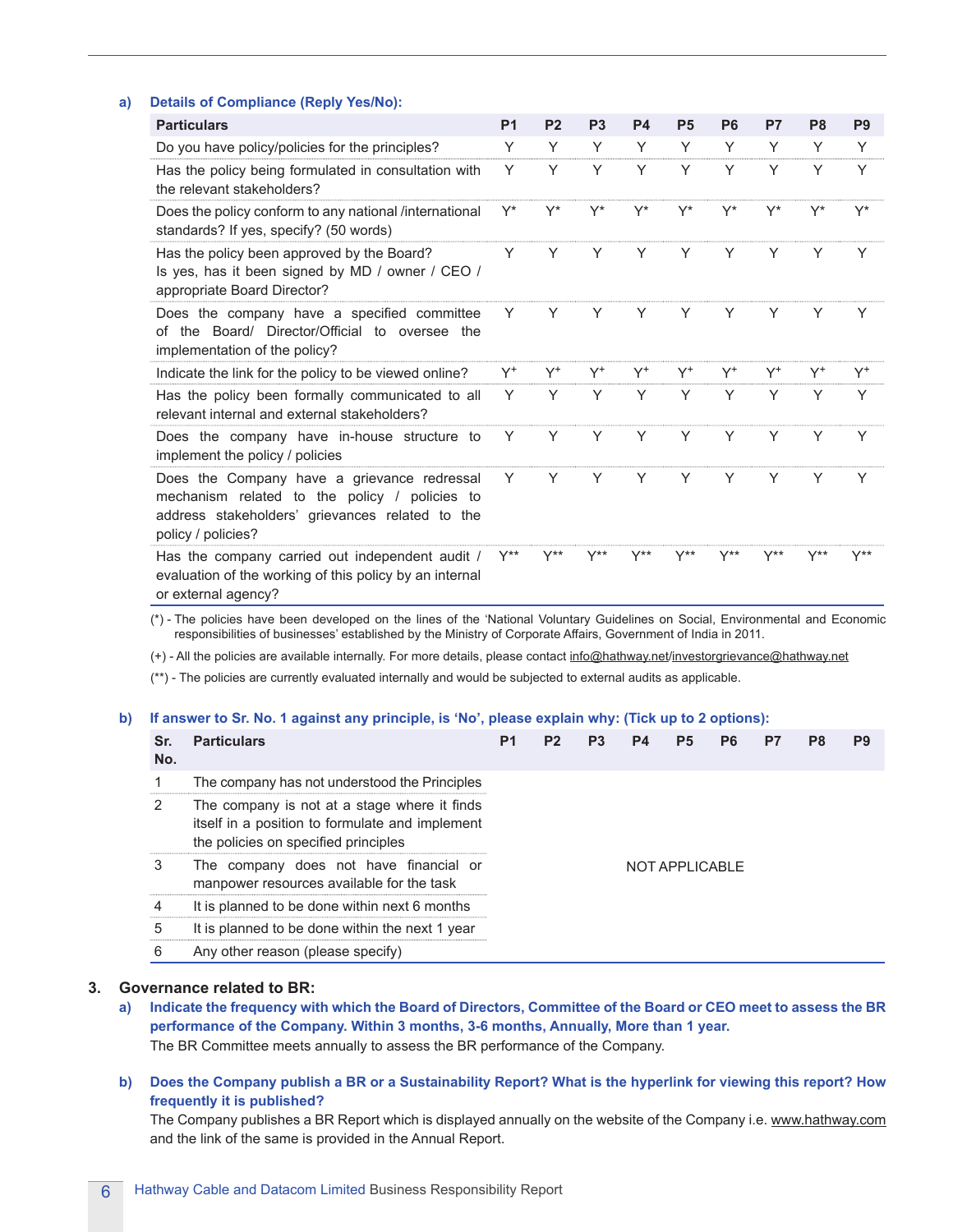## **SECTION E: PRINCIPLE-WISE PERFORMANCE**

#### **Principle 1: Businesses should conduct and govern themselves with Ethics, Transparency and Accountability**

The Company has always believed in doing business ethically and in a transparent manner, which is anchored on the values of trusteeship, transparency, ethical corporate citizenship, empowerment, control and accountability. The Company follows a Code of Conduct with an underlying belief of conducting business in an ethical manner. Our philosophy is to conduct business with high ethical standards and professionalism in our dealings with all the stakeholders that include employees, customers, suppliers and the government. The Directors and senior management personnel are required to reaffirm their compliance to the code, acknowledge and execute an understanding of the Code of Conduct on an annual basis.

The Compliance Officer of the Company is available to answer questions/queries and provide assistance to the Directors and senior management personnel in complying with the Code of Conduct of the Company.

**1. Does the policy relating to ethics, bribery and corruption cover only the company? Yes/No. Does it extend to the Group/Joint Ventures/Suppliers/ Contractors/NGOs/Others?**

 The Code of Conduct of the Company provides guidelines on ethics, bribery and corruption. It is binding on all employees, Directors and senior management personnel. The code covers various aspects of responsible behavior.

 Our Code of Conduct for Business Associates, which include suppliers, vendors and joint ventures, provides similar guidance for our external business partners.

**2. How many stakeholder complaints have been received in the past financial year and what percentage was satisfactorily resolved by the management? If so, provide details thereof, in about 50 words or so.**

The Company has a thorough internal and external redressal mechanism as it has a significant bearing on the stakeholders and the organization.

 The Stakeholder's Relationship Committee comprising of Ms. Ameeta Parpia, Mr. Viren Raheja and Mr. Rajan Gupta diligently considers and resolves the grievances of security holders of the Company related to transfer of shares etc. The Company has provided exclusive email id to its Shareholders to write their grievances to [investorgrievance@hathway.net;](mailto:investorgrievance@hathway.net) info@hathway.net. During the year, no complaint has been received.

The Company has framed a Vigil Mechanism and Whistle Blower Policy that regulates the redressal mechanism for employees.

# **Principle 2: Businesses should provide goods and services that are safe and contribute to sustainability throughout their life cycle**

Our broadband services to the masses allows us to create positive impact on the society. The services we offer are secure and continual to the end users. Through our innovative approach, we have launched several technology initiatives that are in line with the Digital India initiative of the Government of India and the services provided contribute to sustainability throughout their life cycle. Moreover, the Company ensures to implement compliance with relevant laws on ethical competition, non-discriminatory policies and practices at work, prohibition of child labour, safe working conditions and accuracy of Company records, among others.

# **1. List upto 3 products or services whose design has incorporated social or environmental concerns, risks and/or opportunities.**

 The Company meticulously follows the applicable regulations/guidelines issued from time to time by Department of Telecommunication, Ministry of Information and Broadcasting (MIB), Telecom Regulatory Authority of India (TRAI) in rendering its services.

 We have continued to strengthen our portfolio through new collaborations. We have also reinforced our backend system with the latest hardware and software to enhance our technical abilities and serve our customers to their fullest satisfaction. Our efforts to bring various content providers within the ambit of our Internet Service Provider (ISP) offering also promises to open new avenues for growth.

 We have designed and developed special user/customer education program and separate uploads that take care of social and environmental concerns and possible risks and opportunities, cost saving due to use of new, updated technology and higher speed.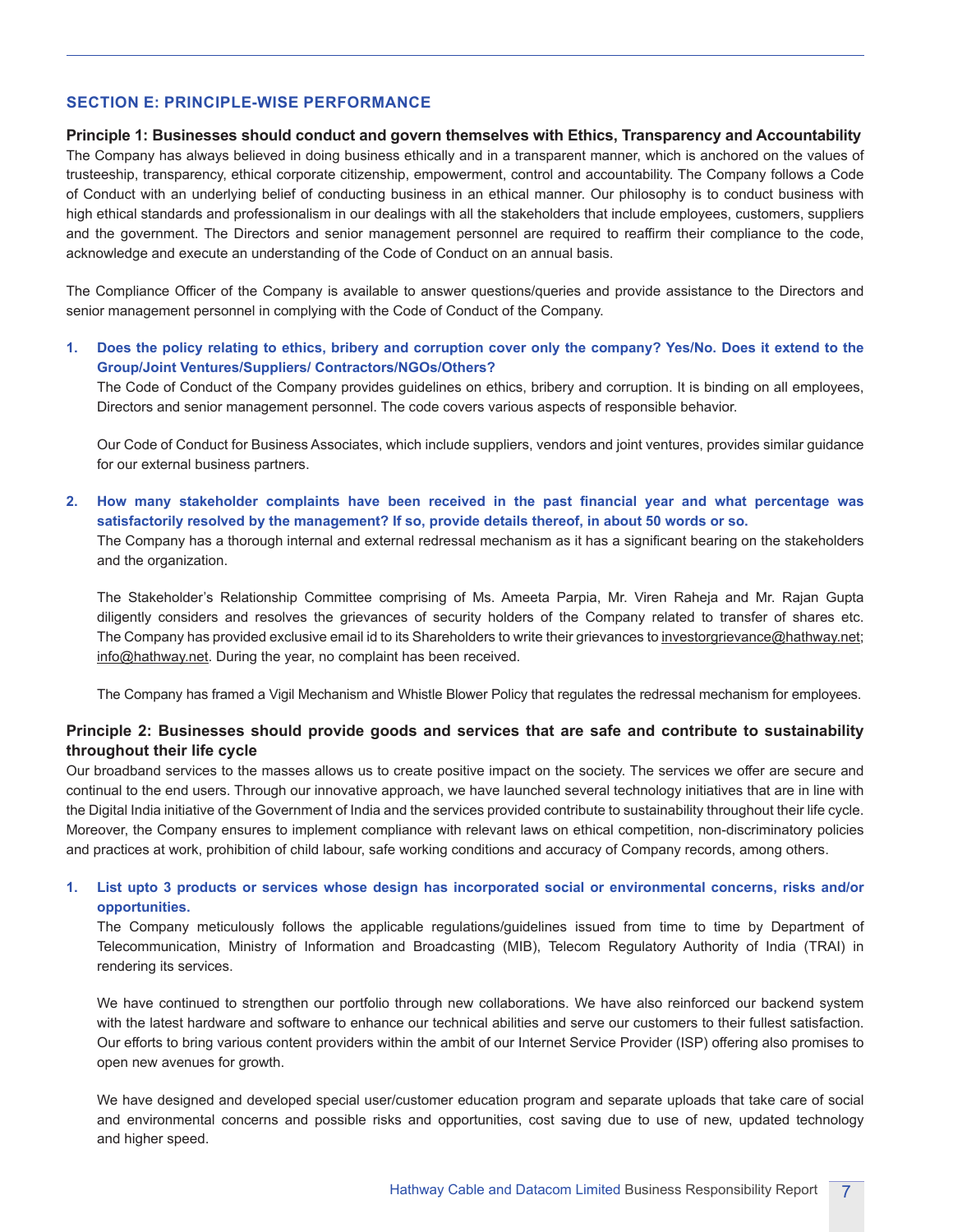## **2. For each product, provide the following details in respect of resources (energy, water, raw material etc.) per unit of product.**

 Considering the nature of business, the Company, which is service oriented, is not subject to consumption of utilities at a large scale and hence the details on resource usage are not applicable.

## **3. Does the company have procedures in place for sustainable sourcing (including transportation)? If yes, what percentage of your input was sourced sustainably?**

 Digital connectivity is becoming integral to economic and social development. Over the years, the Company through broadband services has served as a catalyst to bridge the digital divide. Its robust network and far reaching distribution have helped in strengthening the entire process. Besides, the Company is constantly expanding its bouquet of services and enhancing its communication technologies to make positive impact on the communities it works with. Further, the Company has been seeking vendor commitments to good sustainability practices before registering them on board.

The Company also maintains healthy relationship with its content providers, vendors and other suppliers. We also confirm safe working conditions, prevention of child labour, business ethics and general house-keeping by the vendor.

#### **4. Has the company taken any steps to procure goods and services from local & small producers, including communities surrounding their place of work?**

Our business expansion activities include digging trenches and laying cables. For carrying out such activities, we often procure material and employ the services of people from the nearby areas itself as this provides a means of livelihood to them along with skill development and employment to locals from such areas.

#### **5. Does the company have mechanism to recycle products and waste? If yes, what is the percentage of recycling waste and products?**

As a Company, we are aware of the responsible use of finite natural resources and hence have a focused approach to manage the waste generated by our operations. The intrinsic aspect of the Company's environmental commitment towards recycling and environmentally safe disposal of waste is non-negotiable. In this regard, the scrap and waste generated wherever possible is channelized to recycler(s), dismantler(s). Being in service industry, our disposal of waste, recycling product and waste is limited to the distribution equipment we use for providing the broadband services.

The waste generated by us is mainly from our cabling activities. We generate waste in the form of:

- Co-axial cables
- Equipment enclosures
- Fiber optic, CAT5, CAT6 cables
- Electronic waste, etc.

 Wherever possible, we recycle or upcycle certain materials like cables and enclosures which can be used in other locations. Further, the Company continues to take initiatives to minimize waste that is generated by its operations. This will ensure end-to-end traceability and recycling of both physical waste and e-waste.

#### **Principle 3: Businesses should promote the well-being of all employees**

The Company considers human resources as the most valuable asset and essential for persistent growth of business and strives to create shared values through inclusive growth, bringing out a measurable change in the lives of its employees and communities. The Company believes that a healthy working environment founded on the principles of empathy and symbiosis can unleash the full potential of the employees. Over the years, the Company has steadily built a culture of empowerment and providing appropriate opportunities to support its employees' aspirations. The Company aims to create a working environment that is supportive of employees' personal lives, while meeting the business needs of the Company.

#### **Our workforce**

**1. Please indicate the Total number of employees.**

As on March 31, 2022, the total number of employees stands at 361.

**2. Please indicate the Total number of employees hired on temporary/contractual/ casual basis.** As on March 31, 2022, the total number of employees hired on contractual basis is 4421.

#### **3. Please indicate the Number of permanent women employees.** As on March 31, 2022, the total number of permanent women employees is 16.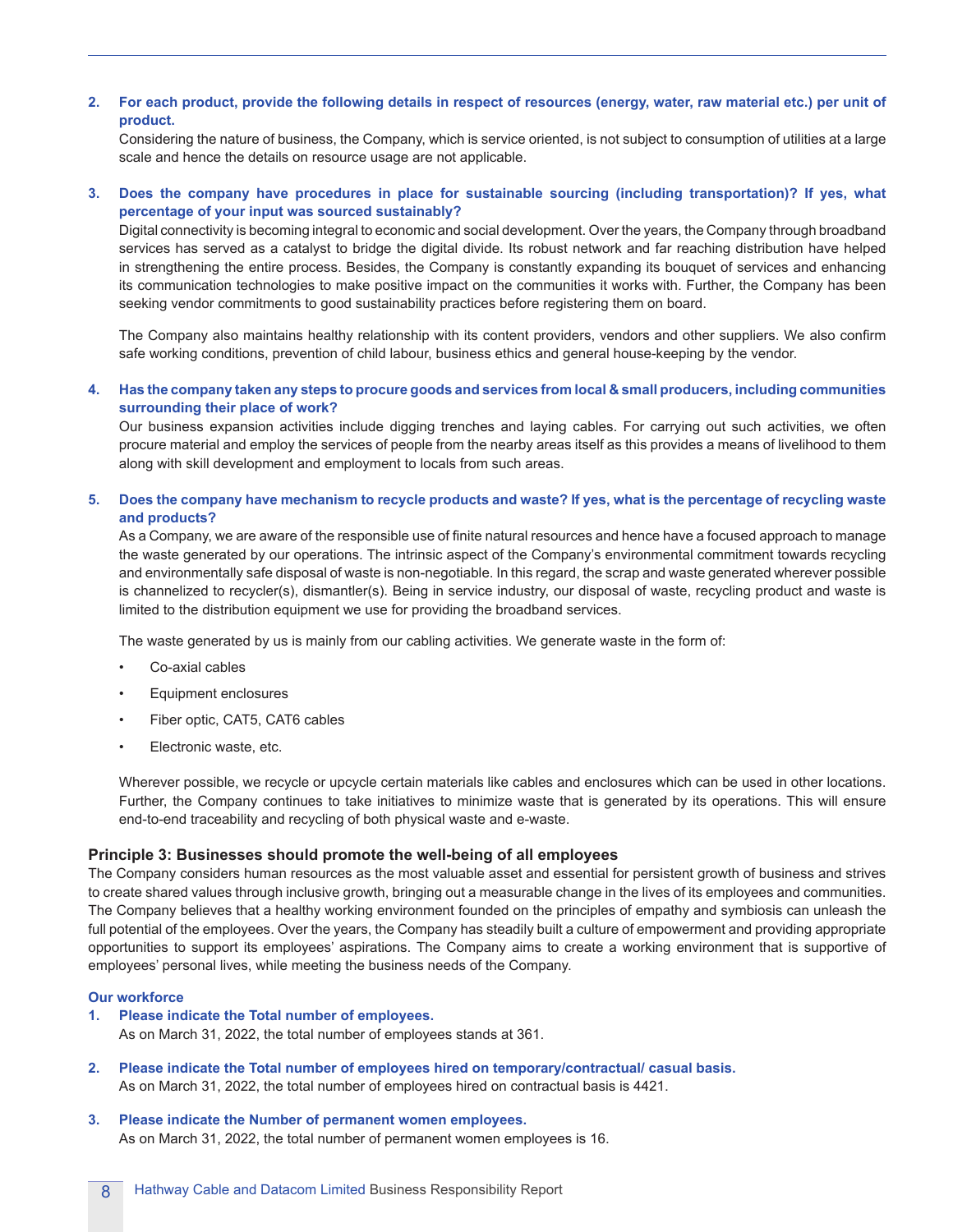- **4. Please indicate the Number of permanent employees with disabilities.** As on March 31, 2022, there is 1 employee with minor disability.
- **5. Do you have an employee association that is recognized by management?** There is no employee association that is recognized by the management.
- **6. What percentage of your permanent employees are members of this recognized employee association?** Not applicable
- **7. Please indicate the Number of complaints relating to child labour, forced labour, involuntary labour, sexual harassment in the last financial year and pending, as on the end of the financial year.**

We have effective policies in place like the Prevention of Sexual Harassment Policy which provides awareness to employees on acceptable behavior at the workplace. The policy also provides the detailed procedure for complaining about actions in non-compliance with the policy.

The effectiveness of our policies is indicated by the following table which shows no complaints received in the reporting year.

| Sr.<br>No. | Category                                       | during the financial year | No. of Complaints filed No. of complaints pending as<br>on end of this financial year |
|------------|------------------------------------------------|---------------------------|---------------------------------------------------------------------------------------|
|            | Child labour/forced labour/ involuntary labour | Nil                       | Nil                                                                                   |
|            | Sexual harassment                              | Nil                       | Nil                                                                                   |
|            | Discriminatory employment                      | Nil                       | Nil                                                                                   |

#### **8. What percentage of employees was given safety & skill up-gradation training in the last year?**

 Due to COVID-19, no classroom trainings were provided to the employees whereas the Company has carried out continuous awareness campaigns through e-mail on safety and precautionary measures to be undertaken with respect to Covid, across the organization.

The online learning platform was launched in collaboration with LinkedIn & Coursera and was introduced for enhancing employee skills pertaining to current and future roles that they aspire and further towards advancing their career. Approx. 15% of staff have undergone various trainings:

- i. SAP ERP essential Training
- ii. Supply Chain Logistics
- iii. Career Development
- iv. Leadership & Emotional Intelligence
- v. Positive Psychology

# **Principle 4: Businesses should respect the interests of, and be responsive to the needs of all stakeholders, especially those who are disadvantaged, vulnerable and marginalized.**

The Company actively engages with stakeholders not only to understand and address their key issues but also engages much beyond its own operations to bring transformational change. Stakeholder engagement and partnership is essential to grow the business of the Company. Depending on the purpose of the engagement, the Company adopts appropriate practice to interact with them. Post engagement, the Company endeavors to close the loop as it is the key to maintain symbiotic relationship with its stakeholders.

#### **1. Has the company mapped its internal and external stakeholders?**

 Our stakeholders play a very important role in our business performance and our business activities are based on creating value for our stakeholders. Following are some of the stakeholders identified by us.

| <b>Internal</b> | <b>External</b>                     |
|-----------------|-------------------------------------|
| Employees       | <b>Contractors and Vendors</b>      |
| Shareholders    | <b>Content Providers</b>            |
|                 | Local Cable Operators (LCOs)        |
|                 | Regulatory bodies and policy makers |
|                 | Communities                         |
|                 | นstomers:                           |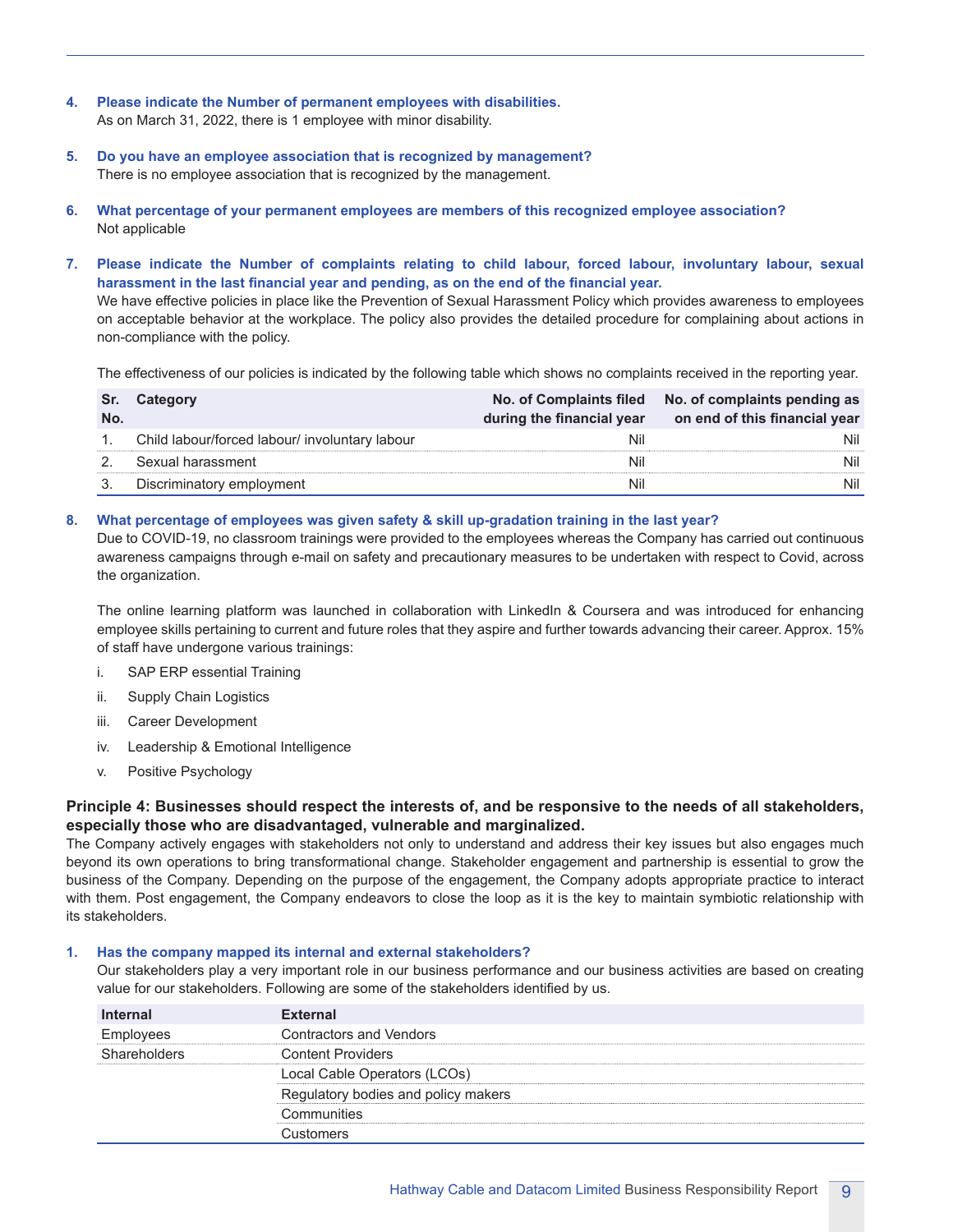- **2. Has the company identified the disadvantaged, vulnerable and marginalized stakeholders?** No, the Company is yet to identify such stakeholders.
- **3. Are there any special initiatives taken by the company to engage with the disadvantaged, vulnerable and marginalized stakeholders? If so, provide details thereof, in about 50 words or so.** The Company works with all the stakeholders through a consultative process whereby the concerned issues of the various stakeholders, if any, are addressed.

#### **Principle 5: Businesses should respect and promote human rights**

The Company has the Policy on Human Rights applicable to its employees. The policy and its implementation are directed towards adherence to applicable laws and to uphold the spirit of human rights. The Company is sensitive towards the rights of individuals who are directly or indirectly associated with the Company. The Company provides them a work environment which is free of harassment and discrimination. The Company complies with all applicable local, state and national laws regarding human rights and worker's right wherever it does business.

The Company's policy on Prevention of Sexual Harassment prohibits harassment or offensive conduct of any form in the work place, whether committed by employees/non-employees/consultants/contract labour/outsourced parties or employees of any third party appointed by the organization. The Company also provided grievances redressal system with a view to provide an effective means for employees to raise their concerns.

**1. Does the policy of the company on human rights cover only the company or extend to the Group/Joint Ventures/ Suppliers/Contractors/NGOs/Others?**

 The Company has developed a policy on human rights which is applicable to all employees of the Company including our business associates. The Company encourages its stakeholders to adopt the principles as laid down in the Human Rights policy. The Company's approach to human rights is based upon prevailing national laws and internationally accepted best practices.

#### 2. How many stakeholder complaints have been received in the past financial year and what percent was satisfactorily **resolved by the management?**

There were no complaints reported on violation of any Human rights during the financial year 2021-22.

#### **Principle 6: Businesses should respect, protect and make efforts to restore the environment**

Though the scope of our business limits the extent of our activities that can affect or be affected by issues of climate change and global warming; still protection of environment ranks high among our corporate goals and as a responsible corporate citizen, we have the Environment, Health & Safety (EHS) Policy in place. The Company is also aware of the role it plays in society in creating awareness on environmental and social issues through its broadcasting services and the Company is also committed in doing its best to protect the environment.

## **1. Does the policy related to Principle 6 cover only the company or extend to the Group/Joint Ventures/Suppliers/ Contractors/NGOs/Others?**

 The Environment, Health & Safety policy instituted by the Company is focused on nurturing and safeguarding the environment for sustainable business. It also aims towards protection and safety of our workforce and our Sustainable Development Policy aims to provide long-term vision and growth to the society involving contributions from all stakeholders both internal and external. This policy applies to all our permanent employees, contractual employees and external business associates.

## **2. Does the company have strategies/initiatives to address global environmental issues such as climate change, global warming, etc.?**

 The Company being a service-oriented organization, the impact on the environment as a result of our business operations is minimal. In view of the same, we do not have any strategies or initiatives aimed at tackling global environmental challenges.

#### **3. Does the company identify and assess potential environmental risks?**

 As the Company is involved in laying cables, the Company takes pertinent clearances from concerned regulatory bodies. The Company also ensures that it does not cause any irreparable damage to the environment or surroundings.

**4. Does the company have any project related to Clean Development Mechanism (CDM)? If so, provide details thereof in about 50 words or so. Also, if yes, whether environmental compliance report is filed?** We do not have any such projects registered under CDM.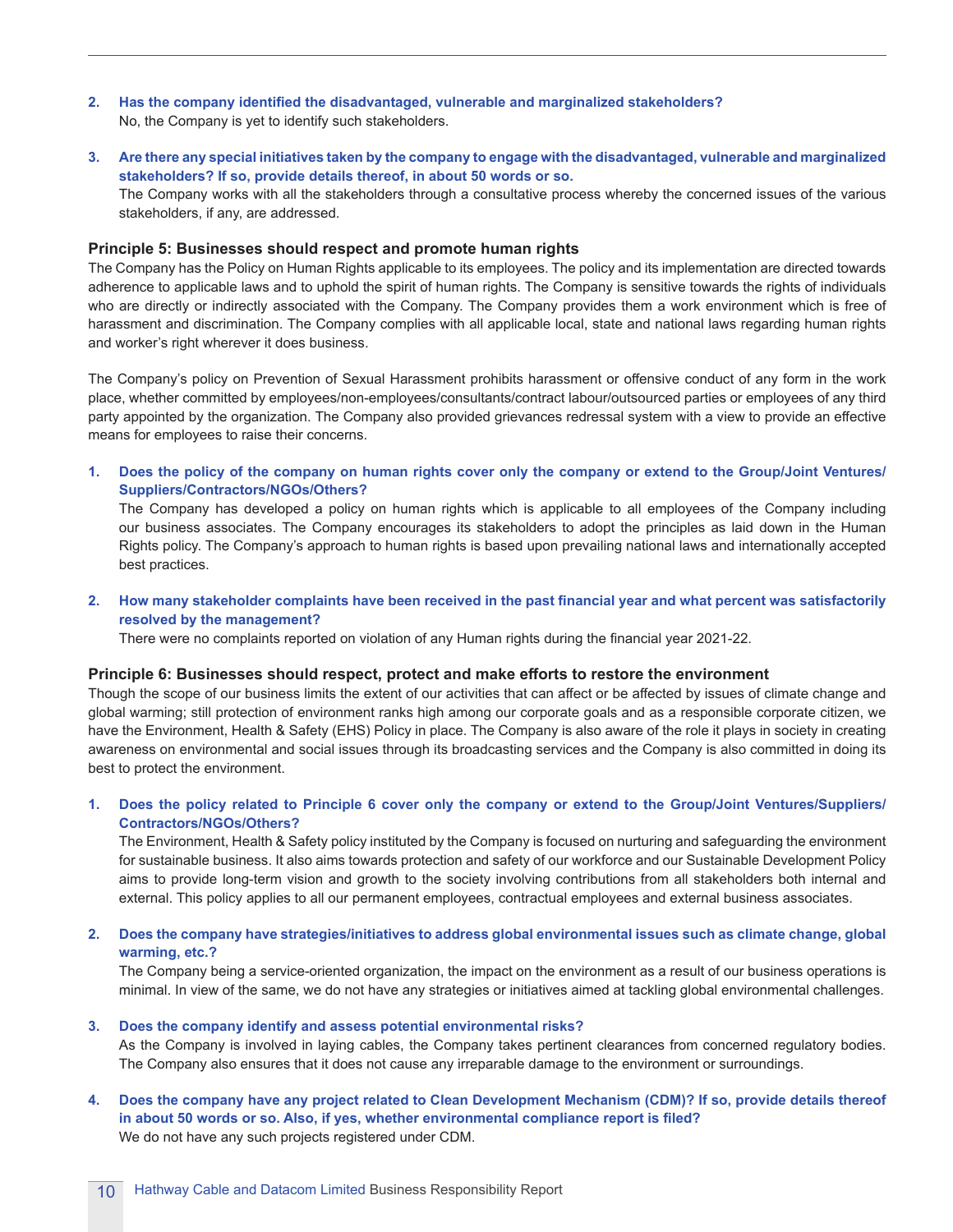5. Has the company undertaken any other initiatives on - clean technology, energy efficiency, renewable energy, etc.? **Y/N. If yes, please give hyperlink for web page etc.**

Though the Company has not undertaken any specific initiatives related to clean technology or efficient and renewable energy, the Company ensures clean and energy efficient technology while deploying anything new.

**6. Are the Emissions/Waste generated by the company within the permissible limits given by CPCB/SPCB for the financial year being reported?**

The same is not applicable to the Company as our business activities do not involve the generation of effluents and air emissions. However, we comply with the e-waste (Management & Handling) Rules, 2016 and recycle all the e-waste generated, through Government approved recyclers.

**7. Number of show cause/legal notices received from CPCB/SPCB which are pending (i.e. not resolved to satisfaction) as on end of Financial Year.**

We have not received any show cause/legal notice from CPCB or SPCB.

## **Principle 7: Businesses, when engaged in influencing public and regulatory policy, should do so in a responsible manner**

The Company has always adhered to its principle of transparency through timely and adequate disclosure of information to public and regulatory bodies. The Company's engagement with the relevant authorities is guided by the values of commitment, integrity, transparency and the need to balance interests of diverse stakeholders. As a responsible corporate, the Company believes in engaging responsibly and allows only authorised and trained officials to interact with trade chambers and industry associations that influence policy making and ensures that its public policy positions complement and advance its sustainability and citizenship objective. The Company has been an active participant in representations to the regulatory bodies, through these, we frequently voice our opinions and concerns to drive change and promote development for all.

**1. Is your company a member of any trade and chamber or association? If Yes, Name only those major ones that your business deals with:**

The Company is an active member of Internet Service Providers Association of India (ISPAI).

**2. Have you advocated/lobbied through above associations for the advancement or improvement of public good? Yes/ No; if yes specify the broad areas (Governance and Administration, Economic Reforms, Inclusive Development Policies, Energy Security, Water, Food Security, Sustainable Business Principles, Others)**

The Company is an active participant in various advocacies undertaken by ISPAI for development of the Cable Internet Service.

#### **Principle 8: Businesses should support inclusive growth and equitable development**

#### 1. Does the company have specified programmes/initiatives/projects in pursuit of the policy related to Principle 8? If **yes details thereof.**

 Hathway CSR policy demonstrates its commitment towards building a stronger and inclusive India by enabling lives and livelihoods through social and economic development initiatives. Hathway community development initiative focuses on rural transformation, healthcare, education, sports for development, disaster response, art and culture and urban renewal.

 During FY 2021-22, the Company's initiatives were focused on the Covid-19 Pandemic through the operation Covid-19- Mission Covid Suraksha by providing vaccination, distributing masks and PPE Kits to the marginalized Community.

#### **2. Are the programmes/projects undertaken through in-house team/own foundation/ external NGO/government structures/any other organization?**

 The Company works with Reliance Foundation which implements CSR initiatives at group level in a more programmatic manner through comprehensive multi thematic programmes. These initiatives have a huge coverage, both in terms of scale, as well as impact in both urban and rural, across India. The focus is on enhancing outreach to the society's marginalized and underprivileged sections.

#### **3. Have you done any impact assessment of your initiative?**

 The CSR initiatives of Hathway are governed by a Monitoring & Evaluation (M&E) framework developed in order to measure the outcome and impact of initiatives by measuring change in the lives of the target groups. It employs both internal and external mechanisms to monitor its social projects, including third-party assessments. This framework includes the following tools and steps:

- a. Community needs assessment (to help in design of the intervention package);
- b. Baseline survey (to set up the pre-intervention level of key indicators of development in the target group);